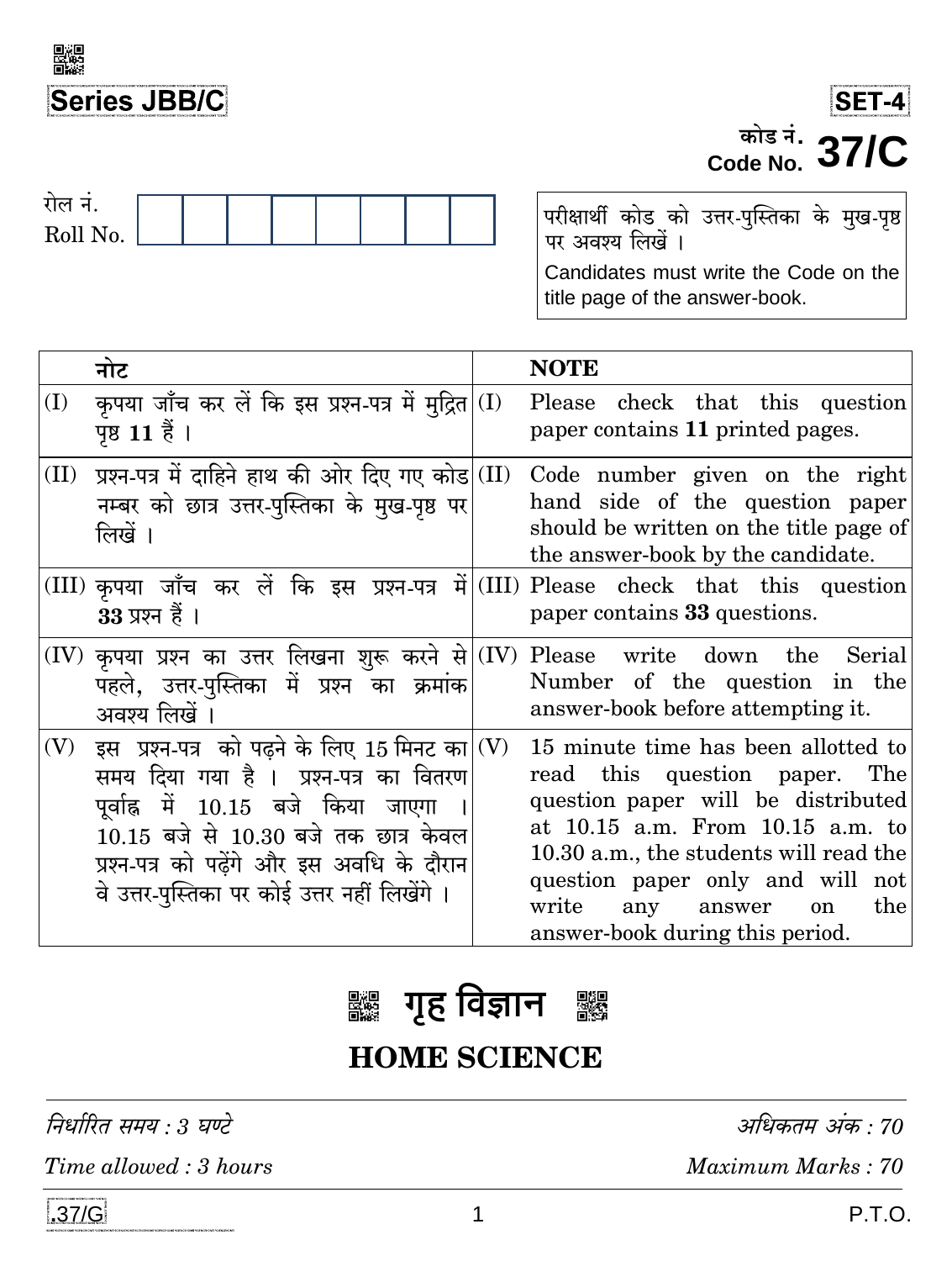

#### सामान्य निर्देश:

निम्नलिखित निर्देशों को बहुत सावधानी से पढ़िए और उनका सख़्ती से पालन कीजिए :

- सभी प्रश्न अनिवार्य हैं ।  $(i)$
- इस प्रश्न-पत्र में कुल 33 प्रश्न शामिल हैं ।  $(ii)$
- प्रश्न सं. 1 18 खण्ड क. वस्तुनिष्ठ प्ररूप के प्रश्न हैं । प्रत्येक प्रश्न 1 अंक का है ।  $(iii)$
- प्रश्न सं. 19 −23 खण्ड ख, प्रत्येक प्रश्न 2 अंक का है । 10 −20 शब्दों में उत्तर देने हैं ।  $(iv)$
- प्रश्न सं. 24 और 25 खण्ड ग, प्रत्येक प्रश्न 3 अंक का है । 20 –30 शब्दों में उत्तर देने हैं ।  $(v)$
- प्रश्न सं. 26 -29 खण्ड घ, प्रत्येक प्रश्न 4 अंक का है । 30 -40 शब्दों में उत्तर देने हैं ।  $(vi)$
- प्रश्न सं. 30 –33 खण्ड ङ, प्रत्येक प्रश्न 5 अंक का है । 50 –60 शब्दों में उत्तर देने हैं ।  $(vii)$
- (viii) आंतरिक विकल्प सभी खण्डों क. ख. ग. घ और ङ में दिए गए हैं ।
- अपने उत्तर के समर्थन में जहाँ सम्भव हो उदाहरण दीजिए ।  $(ix)$

#### खण्ड क

 $\mathbf{1}$ 

 $\mathcal{I}$ 

 $\mathcal{I}_{\mathcal{L}}$ 

 $\mathcal{I}_{\mathcal{L}}$ 

बहविकल्पीय प्रश्न : प्रत्येक अपूर्ण कथन के साथ दिए गए चार विकल्पों में से सबसे सही विकल्प चनिए ।

तीन-वर्षीय बच्चे में संरक्षण (Conservation) होने का एक विशेष सूचक है कि वह  $1.$ 

- निर्जीव वस्तुओं को जीवित समझता है  $(A)$
- दसरों के दुष्टिकोण को समझ नहीं पाता  $(B)$
- वस्तु के दो पहलुओं को एक साथ देख नहीं पाता  $(C)$
- काल्पनिक दनिया में रहता है  $(D)$

निवेश की वह योजना जो केवल नौकरी पेशे वाले लोगों के लिए ही है  $2.$ 

- भविष्य निधि  $(A)$
- लोक भविष्य निधि  $(B)$
- $(C)$  राष्टीय बचत पत्र
- जीवन बीमा  $(D)$
- एफ.पी.ओ. (FPO) का चिह्न निम्नलिखित में से केवल के उत्पाद लेबल पर 3. होता है ।
	- $(A)$ तेल
	- (B) मक्खन
	- $(C)$ दूध
	- (D) जूस

#### अथवा

बेसन का पैकेट खरीदते समय आपको मानक चिह्न की जाँच करनी चाहिए

- एग्मार्क (AGMARK)  $(A)$
- (B) आई.एस.आई. (ISI) मार्क
- (C) एफ.पी.ओ. (FPO)
- एफ.एस.आई.एस. (FSIS) (D)

 $.37/G$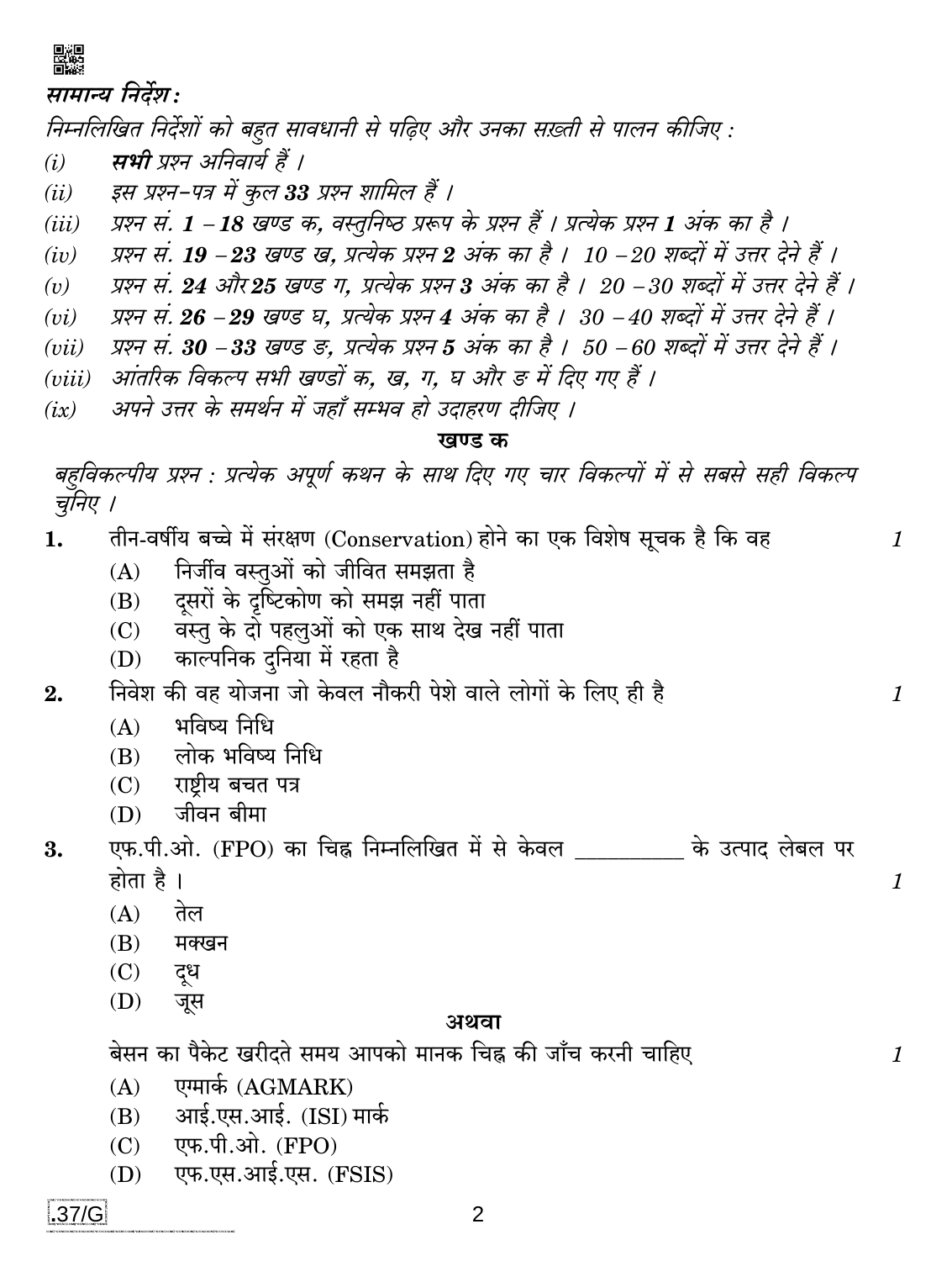

### *General Instructions :*

*Read the following instructions very carefully and strictly follow them :* 

- *(i) All questions are compulsory.*
- *(ii) There are total 33 questions in this question paper.*
- *(iii)* **Questions** no.  $1 18$ , Section A, are objective type questions and are of *1 mark each.*
- *(iv)* Questions no. **19**  $-23$ , Section B, are of 2 marks each, to be answered in *10 20 words.*
- *(v) Questions no. 24 and 25, Section C, are of 3 marks each, to be answered in 20 30 words.*
- (*vi*) *Questions no.* **26 29, Section D, are of 4 marks each, to be answered in** *30 40 words.*
- *(vii)* Questions no.  $30 33$ , Section E, are of 5 marks each, to be answered in *50 60 words.*
- *(viii) Internal choices are given in all the sections A, B, C, D and E.*
- *(ix) Support your answers with suitable examples wherever required.*

### **SECTION A**

*Multiple choice questions : Select the most appropriate answer from the four given below with each incomplete statement.*

- **1.** A typical characteristic of conservation in a three-year-old child is when he *1*
	- (A) thinks all non-living things have life
	- (B) is unable to see viewpoint of others
	- (C) is unable to focus on two aspects
	- (D) lives in make-believe world

### **2.** An investment scheme which is only for salaried people is *1*

- (A) Provident Fund
- (B) Public Provident Fund
- (C) National Savings Certificate
- (D) Life Insurance
- **3.** Of the following product labels, FPO mark is found only on *1*
	- (A) oil
	- (B) butter
	- (C) milk
	- (D) juice

### **OR**

The standard mark you will check while buying a packet of gram flour is *1*

- (A) AGMARK
- (B) ISI mark
- (C) FPO
- (D) FSIS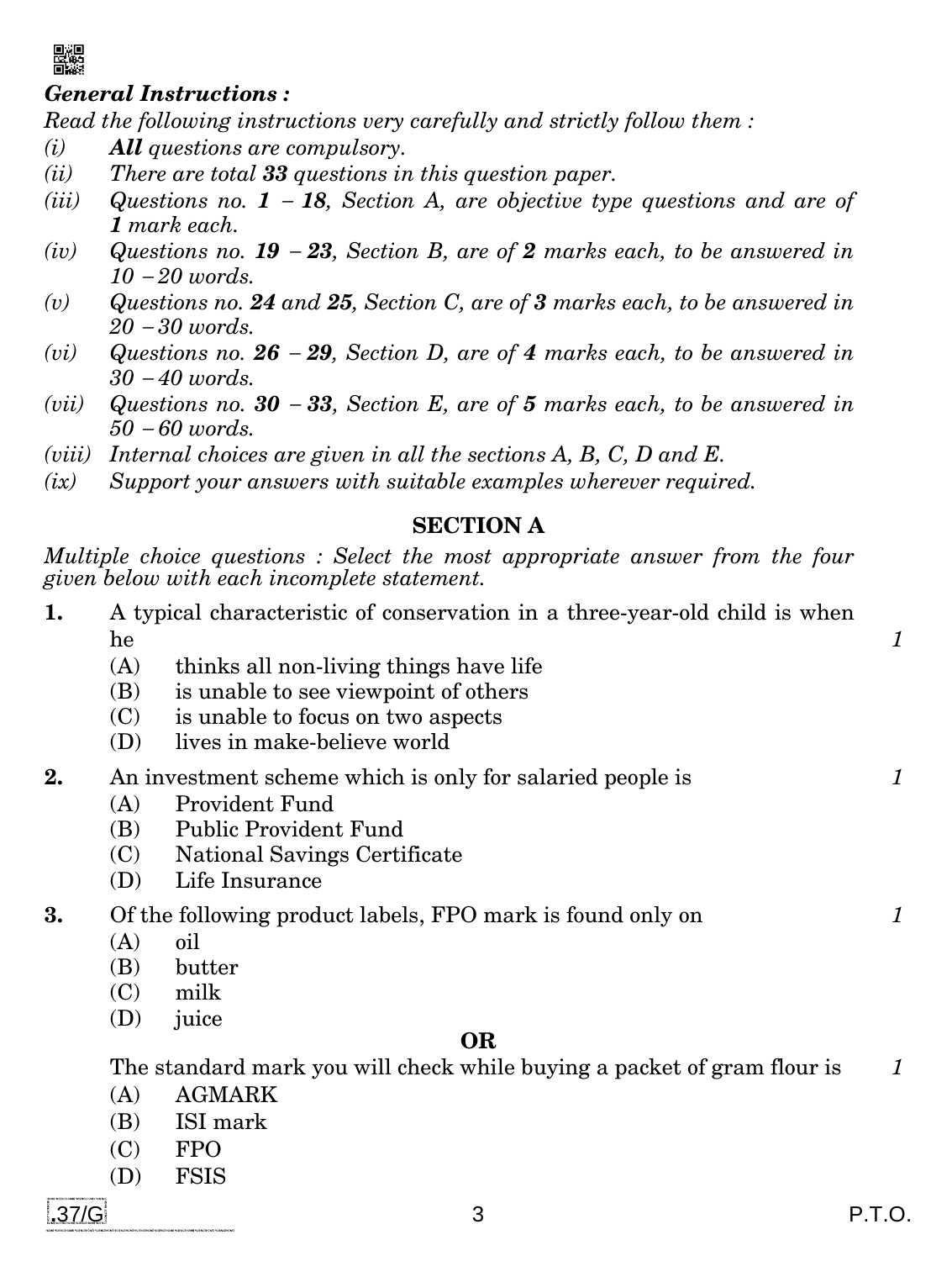器

 $\overline{4}$ .

वस्त्रों के सुरक्षा लेबल पर यदि \_\_\_\_\_\_\_\_\_ चिह्न हो तो उसका अर्थ है उसे टम्बल ड्राई करना चाहिए ।

 $\mathcal{I}$ 

 $\mathcal{I}_{\mathcal{L}}$ 

 $\mathbf{1}$ 

 $\mathcal{I}_{\mathcal{L}}$ 

 $\mathcal{I}_{\mathcal{L}}$ 

- $(A)$
- $(B)$
- $(C)$

 $(D)$ 

लड़कों को कार से खेलना पसंद है परन्तु लड़कियों को गुड़िया से खेलना पसंद है। उनके 5. खेलने के इस तरीके को \_\_\_\_\_\_\_\_\_\_ कहते हैं।

- प्राकृतिक  $(A)$
- वैज्ञानिक  $(B)$
- $(C)$  गंभीर
- $(D)$  जिज्ञासापूर्ण
- डोवटेलिंग (Dovetailing) का अर्थ है 6.
	- सही ऊँचाई पर काम करना  $(A)$
	- श्रमबचाऊ उपकरणों का प्रयोग करना  $(B)$
	- समय पर काम समाप्त करना  $(C)$
	- दो या तीन कार्यों को एक साथ निपटाना  $(D)$
- जब एक परिवार अपने किचन गार्डन में सब्ज़ियाँ उगाकर धन बचाता है तब इस धन को 7. कहते हैं ।
	- अप्रत्यक्ष वास्तविक आय  $(A)$
	- आत्मिक आय  $(B)$
	- $(C)$ प्रत्यक्ष वास्तविक आय
	- मौद्रिक आय  $(D)$
- शरीर के विकास में सहायक खाद्य वर्ग है 8.
	- अण्डे एवं दालें  $(A)$
	- (B) हरी पत्तेदार सब्ज़ियाँ
	- $(C)$  सेब एवं संतरे
	- तेल एवं चीनी  $(D)$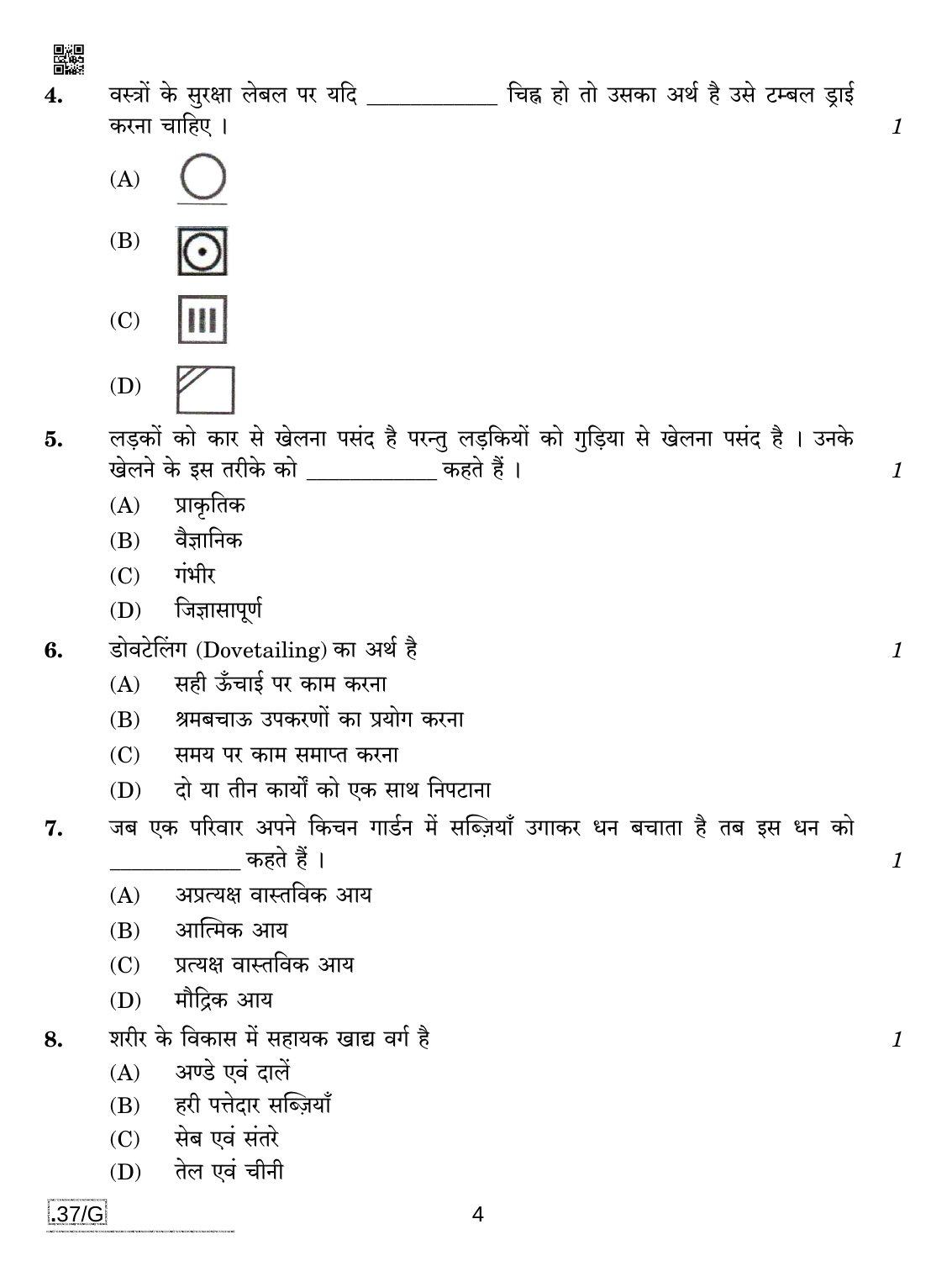

**4.** The symbol on the care label of a garment which indicates that it should be tumble dried is **1** 





- (C) (D)
- **5.** Boys likes to play with cars but girls like to play with dolls. This type of their play is **1** 
	- (A) natural
	- (B) scientific
	- (C) serious
	- (D) curious
- **6.** Dovetailing is *1*
	- (A) working at correct height
	- (B) using labour saving devices
	- (C) completing work in time
	- (D) doing two or three activities together
- **7.** A family grows their vegetables in their kitchen garden and saves money. This saved money is known as **1** 
	- (A) indirect real income
	- (B) psychic income
	- (C) direct real income
	- (D) money income
- **8.** The food group which helps in body building is *1*
	- (A) eggs and lentils
	- (B) green leafy vegetables
	- (C) apples and oranges
	- (D) oil and sugar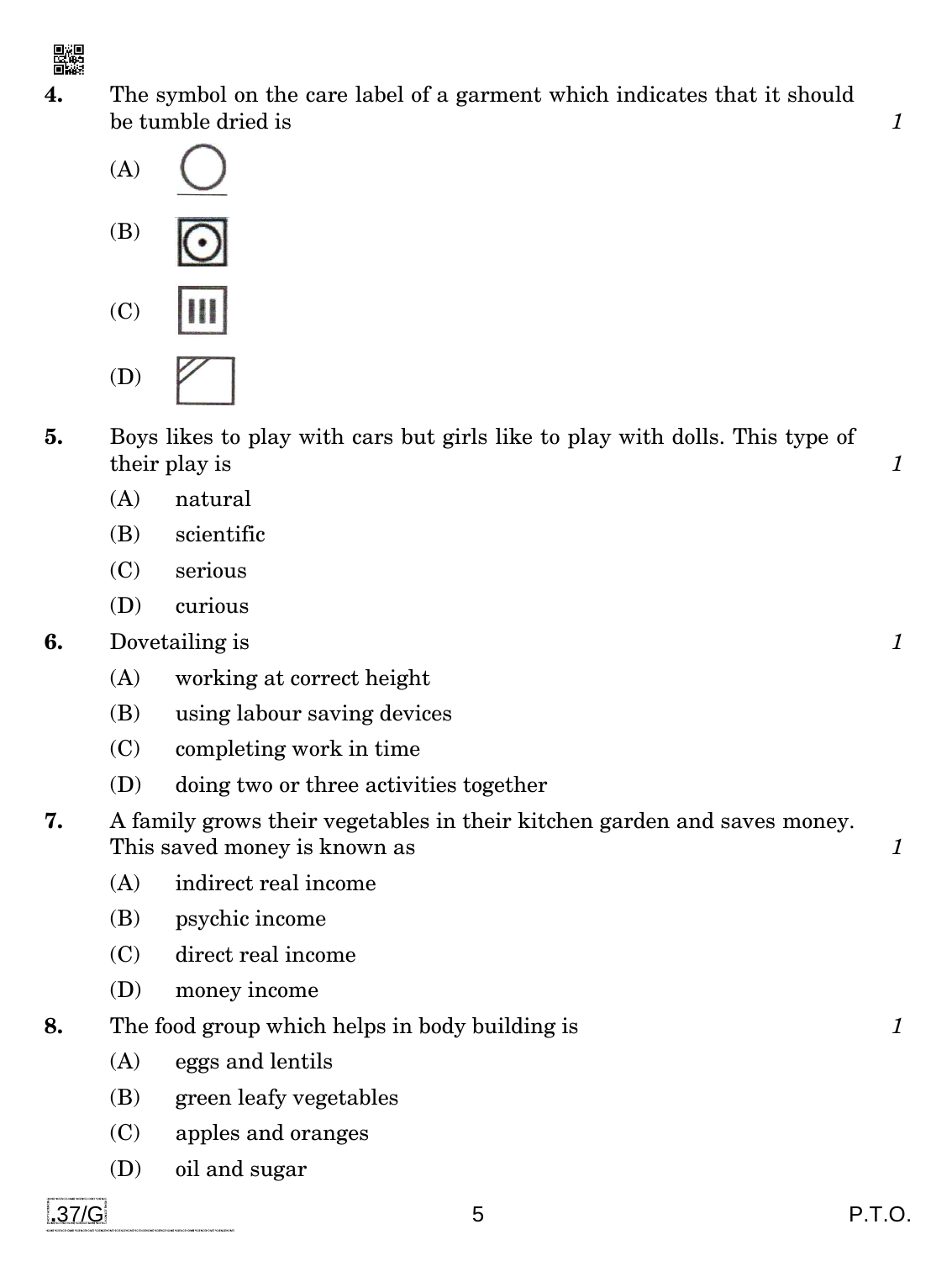| ▓     |                                                                                     |                |
|-------|-------------------------------------------------------------------------------------|----------------|
| 9.    | धोने पर चने की दाल का पानी पीला हो जाए, तो यह दाल में _________ की मिलावट का        |                |
|       | संकेत है ।                                                                          | $\mathcal{I}$  |
|       | (A) लोहे का चूरा                                                                    |                |
|       | (B) केसरी दाल                                                                       |                |
|       | (C) आर्जीमोन                                                                        |                |
|       | (D) मेटानिल येलो                                                                    |                |
| 10.   | आपकी नौ माह की भतीजी के लिए सबसे उपयुक्त खिलौना होगा                                | $\mathcal{I}$  |
|       | वॉकर (Walker)<br>(A)                                                                |                |
|       | टीदर (Teether)<br>(B)                                                               |                |
|       | (C) झुनझुना (Rattle)                                                                |                |
|       | (D) डॉक्टर सेट (Doctor's set)                                                       |                |
|       | अथवा                                                                                |                |
|       | बच्चा अपने जूते के फीते __________ की आयु में बाँध सकता है ।                        | $\mathbf{1}$   |
|       | $3\overline{q}$ ष<br>(A)                                                            |                |
|       | $(B)$ 4 वर्ष                                                                        |                |
|       | $(C)$ 6 वर्ष                                                                        |                |
|       | $(D)$ 2 वर्ष                                                                        |                |
|       | रिक्त स्थानों को उपयुक्त शब्द से भरिए ।                                             |                |
| 11.   | अकसर विद्यार्थी इसलिए _________ थकान का अनुभव करते हैं क्योंकि उनकी अध्यापिका       |                |
|       | उन्हे सही ढंग से निर्देश नहीं देती है ।                                             | $\mathbf{1}$   |
| 12.   | स्कूल जाने वाले बच्चों के आहार में ____________ एवं ___________ जैसे पौष्टिक तत्त्व |                |
|       | भरपूर मात्रा में होने चाहिए ।                                                       | $\mathbf{1}$   |
| 13.   | उपभोक्ता ___________ जैसी सरकारी संस्थाओं में जाकर आवश्यक उपभोक्ता संबंधी           |                |
|       | जानकारी प्राप्त कर सकते हैं ।                                                       | $\mathcal{I}$  |
| 14.   | कपड़ों पर से धब्बे छुड़ाते समय _________ जैसे घोलक (विलायक) का प्रयोग किया          |                |
|       | जाता है ।                                                                           | $\mathcal{I}$  |
| 15.   | बचे हुए चावल से एक नया व्यंजन जैसे __________ बना सकते हैं ।                        | $\mathbf{1}$   |
| 16.   | एक सोलह-वर्षीय किशोर सोचता है कि शराब पीने एवं धूम्रपान करने से उसे कुछ नहीं होगा । |                |
|       | इस संज्ञानात्मक विशेषता को __________ कहते हैं ।                                    | $\mathcal{I}$  |
| 17.   | पके हुए भोजन को संदूषित होने से बचाने के लिए _____________ °C तापमान से अधिक पर     |                |
|       | रखना चाहिए ।                                                                        | $\mathcal{I}$  |
| 18.   | एक परिवार को रात के भोजन में राजमा एवं चावल परोसे गए हैं । इस आहार में _________    |                |
|       | खाद्य समूह नहीं है ।                                                                | $\mathfrak{1}$ |
| .37/G | 6                                                                                   |                |
|       |                                                                                     |                |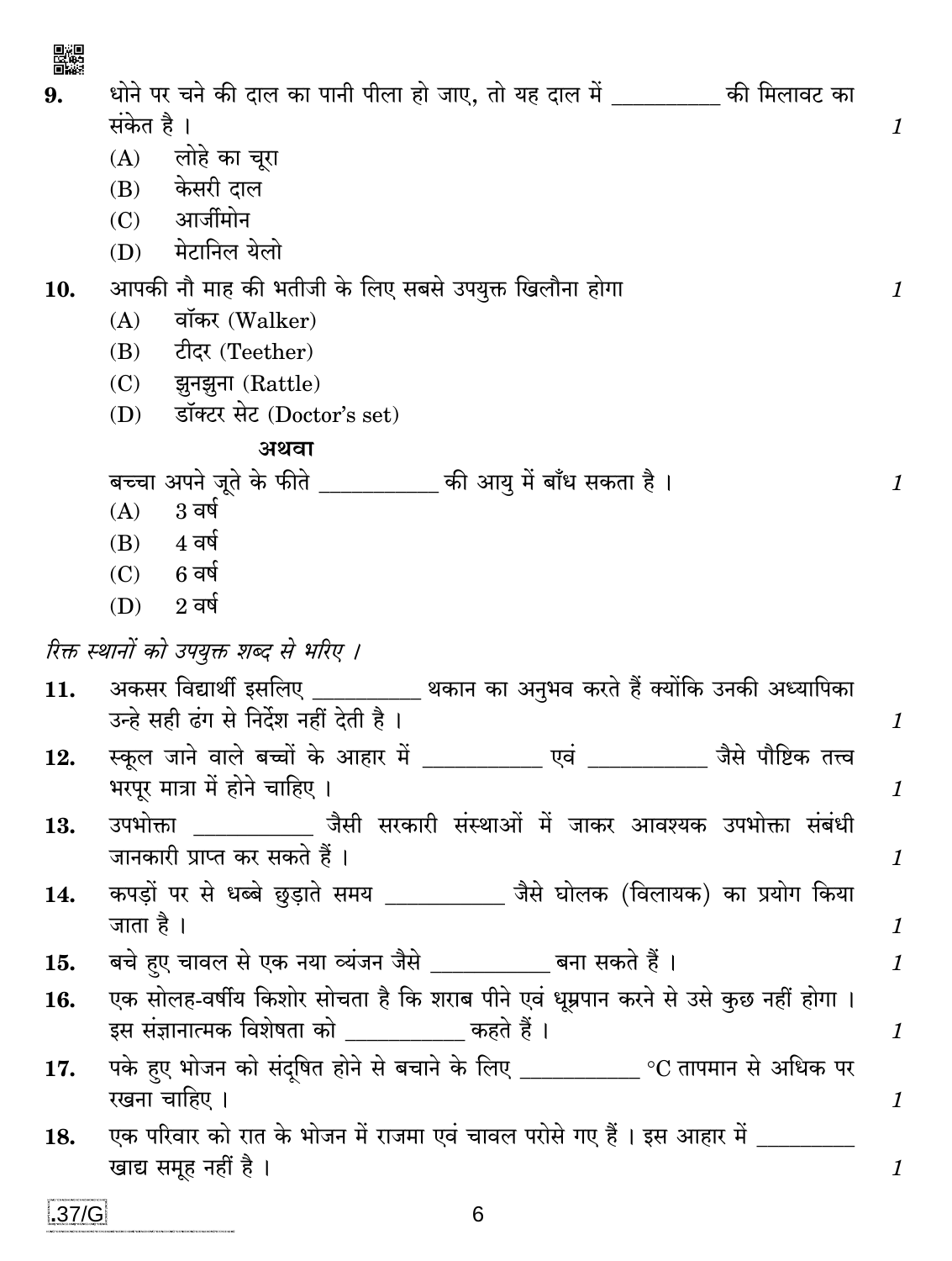

**9.** When the water in which chana dal is washed, turns yellow, it indicates the presence of an adulterant called *1* 

- (A) iron fillings
- (B) kesari dal
- (C) argemone
- (D) metanil yellow
- **10.** The most suitable toy for your nine-month-old niece is a *1*
	- (A) walker
	- (B) teether
	- (C) rattle
	- (D) doctor set

#### **OR**

A child can tie his shoe laces at the age of *1*

- (A) 3 years
- $(B)$  4 years
- (C) 6 years
- (D) 2 years

*Fill in the blanks with suitable words.* 

| 11. | When their teacher does not give clear instructions to them, students                                                                               | 1 |
|-----|-----------------------------------------------------------------------------------------------------------------------------------------------------|---|
| 12. | Diet of school-going children should be rich in<br>and<br>nutrients.                                                                                | 1 |
| 13. | Consumers can approach government organizations like ____________ and<br>gather the required consumer related information.                          | 1 |
| 14. | Solvent like ___________ is used to remove stains from clothes.                                                                                     |   |
| 15. | The leftover rice can be used to make another new dish like _________.                                                                              | 1 |
| 16. | A sixteen-year-old adolescent thinks that nothing will happen to him<br>after drinking and smoking. This cognitive characteristic is referred to as |   |
| 17. | To save cooked food from getting contaminated, it should be kept above<br>$\degree$ C temperature.                                                  |   |
| 18. | A family has been served kidney beans and rice for dinner. This meal<br>does not contain _____________ food group.                                  |   |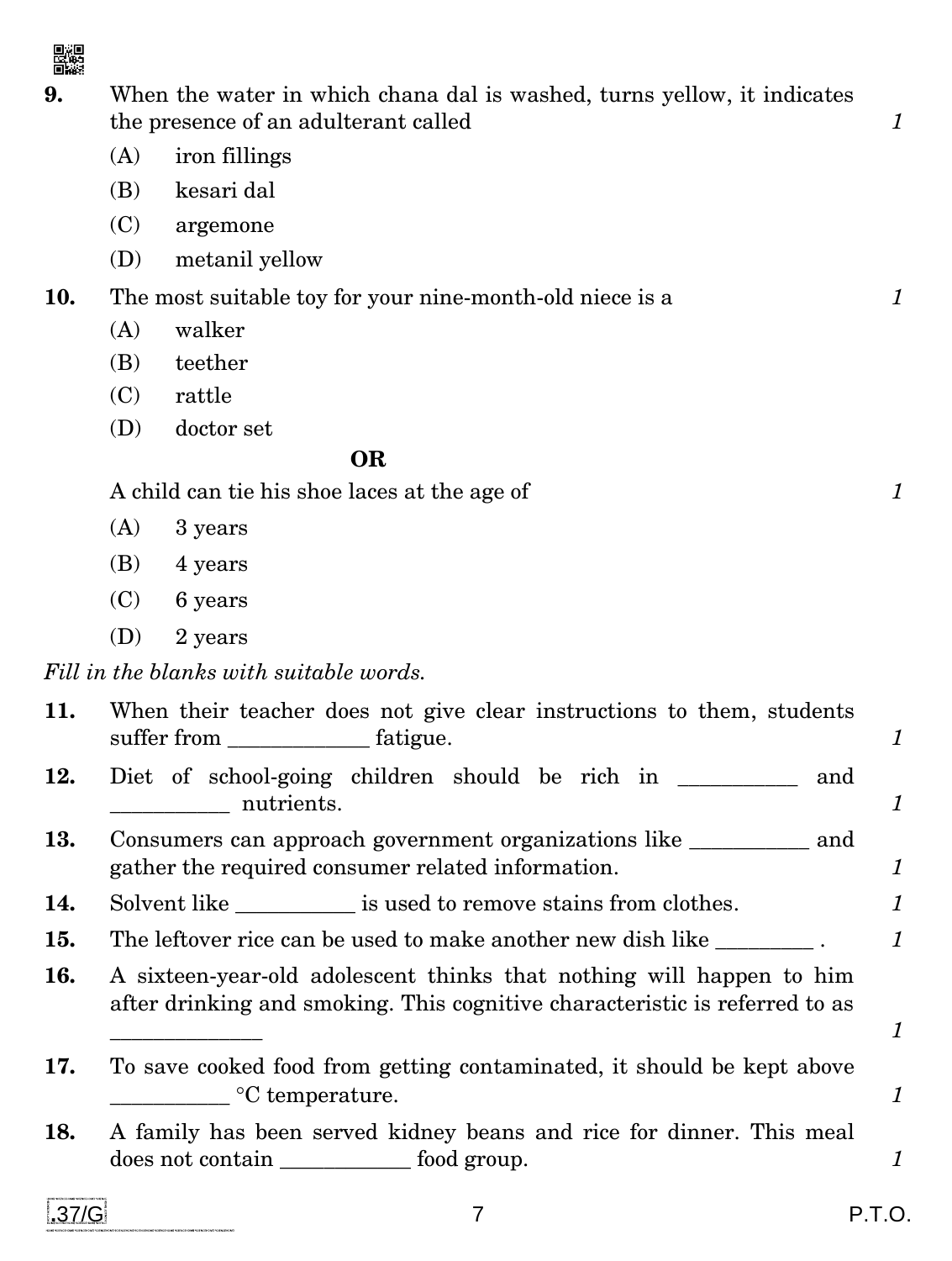▓

खण्ड ख

| 19. | आहार आयोजन करने के चार लाभ लिखिए ।                                                                                  | $\overline{2}$   |  |  |  |
|-----|---------------------------------------------------------------------------------------------------------------------|------------------|--|--|--|
| 20. | लम्बे समय के लिए सूती साड़ियों को संग्रह करते समय आप कौन-सी चार सावधानियाँ<br>बरतेंगे ?                             | $\overline{2}$   |  |  |  |
|     | अथवा                                                                                                                |                  |  |  |  |
|     | ऊनी शॉल में आपको छिद्र दिखाई दिए हैं । इसके चार संभव कारण क्या हो सकते हैं ?                                        | $\overline{2}$   |  |  |  |
| 21. | अपने ऑफिस में प्रतिदिन देर से आने के कारण गीता को डाँट पड़ती है । उसे अपने समय का                                   |                  |  |  |  |
|     | प्रबंध करने के चार सुझाव दीजिए ।                                                                                    | $\overline{2}$   |  |  |  |
| 22. | एक किशोर के लिए संतुलित नाश्ते का आयोजन कीजिए ।                                                                     | $\overline{2}$   |  |  |  |
|     | अथवा                                                                                                                |                  |  |  |  |
|     | आई.सी.एम.आर. (ICMR) द्वारा दी गई आर.डी.ए. (RDA) तालिकाओं से हमें<br>कौन-कौन-सी चार मुख्य जानकारी प्राप्त होती हैं ? | $\mathfrak{2}$   |  |  |  |
| 23. | अपने लिए समय योजना बनाते समय आप किन चार कारकों को ध्यान में रखेंगे ?                                                | $\overline{2}$   |  |  |  |
|     | खण्ड ग                                                                                                              |                  |  |  |  |
| 24. | अपने रसोइए को व्यक्तिगत स्वच्छता बनाए रखने के लिए छ: निर्देश दीजिए ।                                                | $\mathfrak{z}$   |  |  |  |
|     | अथवा                                                                                                                |                  |  |  |  |
|     | रसोईघर को साफ-सुथरा रखने के लिए छ: महत्त्वपूर्ण बातें लिखिए ।                                                       | $\mathfrak{Z}$   |  |  |  |
| 25. | रीना अपने मोटापे के कारण उदासीनता (depression) से ग्रस्त है। मोटी न हो जाए इसके                                     |                  |  |  |  |
|     | लिए वह हर बार भोजन करने के पश्चात् वमन करती है । इसके कारण उसका शारीरिक भार                                         |                  |  |  |  |
|     | बहुत कम होता जा रहा है। रीना की असली समस्या क्या है ? यदि समस्या का निदान नही                                       |                  |  |  |  |
|     | किया गया, तो क्या होगा ? समस्या से निदान पाने के लिए रीना को क्या करना चाहिए ?                                      | $\mathfrak{Z}$   |  |  |  |
|     | खण्ड घ                                                                                                              |                  |  |  |  |
| 26. | प्रतिदिन काम आने वाली वस्तुओं के सम्बन्ध में जानकारी को लेकर उपभोक्ताओं को किन                                      |                  |  |  |  |
|     | चार समस्याओं का सामना करना पड़ता है ? इस संदर्भ में उन्हें उनके दो अधिकारों एवं दो                                  |                  |  |  |  |
|     | जिम्मेदारियों से अवगत कराएँ ।                                                                                       | $\boldsymbol{4}$ |  |  |  |
|     | अथवा                                                                                                                |                  |  |  |  |
|     | वस्त्र विक्रेता तथा दूध विक्रेता अपने ग्राहकों को धोखा देने के लिए कौन-सी चार-चार<br>कुरीतियाँ अपनाते हैं ?         | $\boldsymbol{4}$ |  |  |  |
| 27. | अपनी कीमती पोशाक पर से स्याही के धब्बे छुड़ाते समय आप कौन-सी सावधानियाँ बरतेंगे ?                                   | $\boldsymbol{4}$ |  |  |  |
|     | अथवा                                                                                                                |                  |  |  |  |
|     | धब्बे छुड़ाने के बाद वीना ने पाया कि उसकी सूती कमीज़ का रंग खराब हो गया है ।                                        |                  |  |  |  |
|     | विश्लेषण कीजिए कि धब्बे छुड़ाते समय तथा बाद में उसने ऐसी कौन-सी आठ ग़लतियाँ की                                      |                  |  |  |  |
|     | होंगी जिनके  कारण ऐसा हआ ।                                                                                          | 4                |  |  |  |
|     |                                                                                                                     |                  |  |  |  |

 $\bf 8$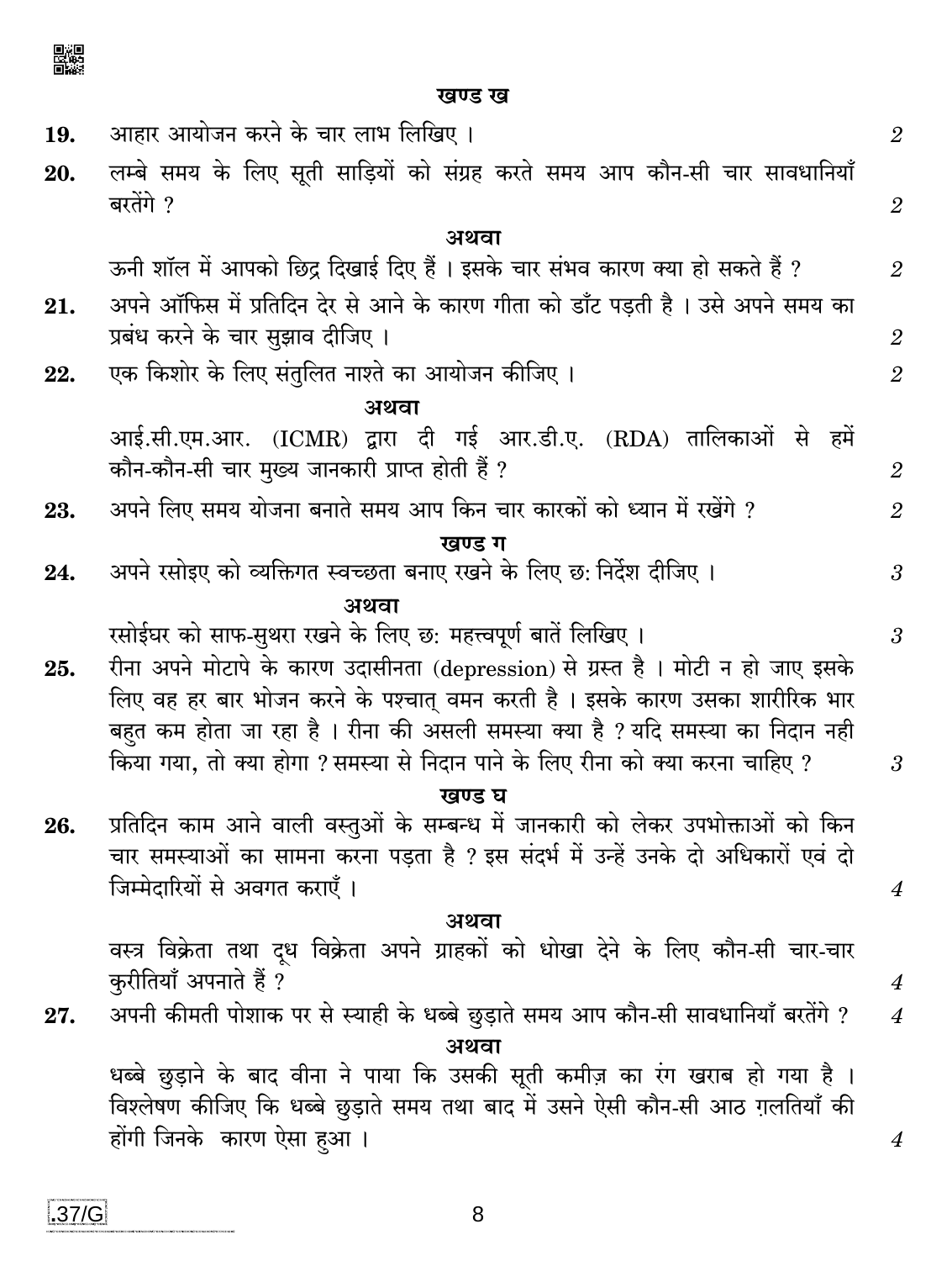

## **SECTION B**

| 19. | Write four advantages of planning meals.                                                                                                                                                                                                                                                                             | $\overline{2}$       |  |
|-----|----------------------------------------------------------------------------------------------------------------------------------------------------------------------------------------------------------------------------------------------------------------------------------------------------------------------|----------------------|--|
| 20. | What four precautions would you take while storing cotton saris for a<br>long time?                                                                                                                                                                                                                                  | $\overline{2}$       |  |
|     | <b>OR</b>                                                                                                                                                                                                                                                                                                            |                      |  |
|     | You find holes in your woollen shawl. What can be four reasons for this<br>damage?                                                                                                                                                                                                                                   | $\mathfrak{2}$       |  |
| 21. | Geeta gets scolded for coming late every day to her office. Give her four<br>suggestions to manage her time.                                                                                                                                                                                                         | $\overline{2}$       |  |
| 22. | Plan a balanced breakfast for an adolescent boy.                                                                                                                                                                                                                                                                     | $\overline{2}$       |  |
|     | <b>OR</b>                                                                                                                                                                                                                                                                                                            |                      |  |
|     | Which four bits of information do we get from RDA tables given by<br>ICMR?                                                                                                                                                                                                                                           | $\overline{2}$       |  |
| 23. | What four factors would you consider while making a time plan for<br>yourself?                                                                                                                                                                                                                                       | $\overline{2}$       |  |
|     | <b>SECTION C</b>                                                                                                                                                                                                                                                                                                     |                      |  |
| 24. | Give six instructions to your cook to maintain good personal hygiene.<br><b>OR</b>                                                                                                                                                                                                                                   | $\boldsymbol{\beta}$ |  |
|     | Write six important points to maintain hygiene in the kitchen.                                                                                                                                                                                                                                                       | 3                    |  |
| 25. | Reena is depressed due to her excess weight. She vomits after every meal<br>because she thinks it will keep her weight down. This is reducing her<br>weight to abnormally low levels. What is Reena's real problem? What<br>can happen if this problem is not solved? What should Reena do to solve<br>this problem? |                      |  |
|     | <b>SECTION D</b>                                                                                                                                                                                                                                                                                                     |                      |  |
| 26. | Write four problems faced by consumers regarding information about<br>consumer goods. Make them aware of their two rights and two                                                                                                                                                                                    |                      |  |
|     | responsibilities in this context.<br><b>OR</b>                                                                                                                                                                                                                                                                       | $\boldsymbol{4}$     |  |
|     | Write four malpractices each adopted by a cloth shopkeeper and a                                                                                                                                                                                                                                                     |                      |  |
|     | milkman to cheat their customers.                                                                                                                                                                                                                                                                                    | $\boldsymbol{4}$     |  |
| 27. | What precautions would you take while removing ink stains from an<br>expensive dress?                                                                                                                                                                                                                                | $\overline{4}$       |  |
|     | <b>OR</b>                                                                                                                                                                                                                                                                                                            |                      |  |
|     | Veena found that her cotton shirt got discoloured after she removed some<br>stains from it. Analyse eight mistakes she must have made during and<br>after removing the stains.                                                                                                                                       | $\boldsymbol{4}$     |  |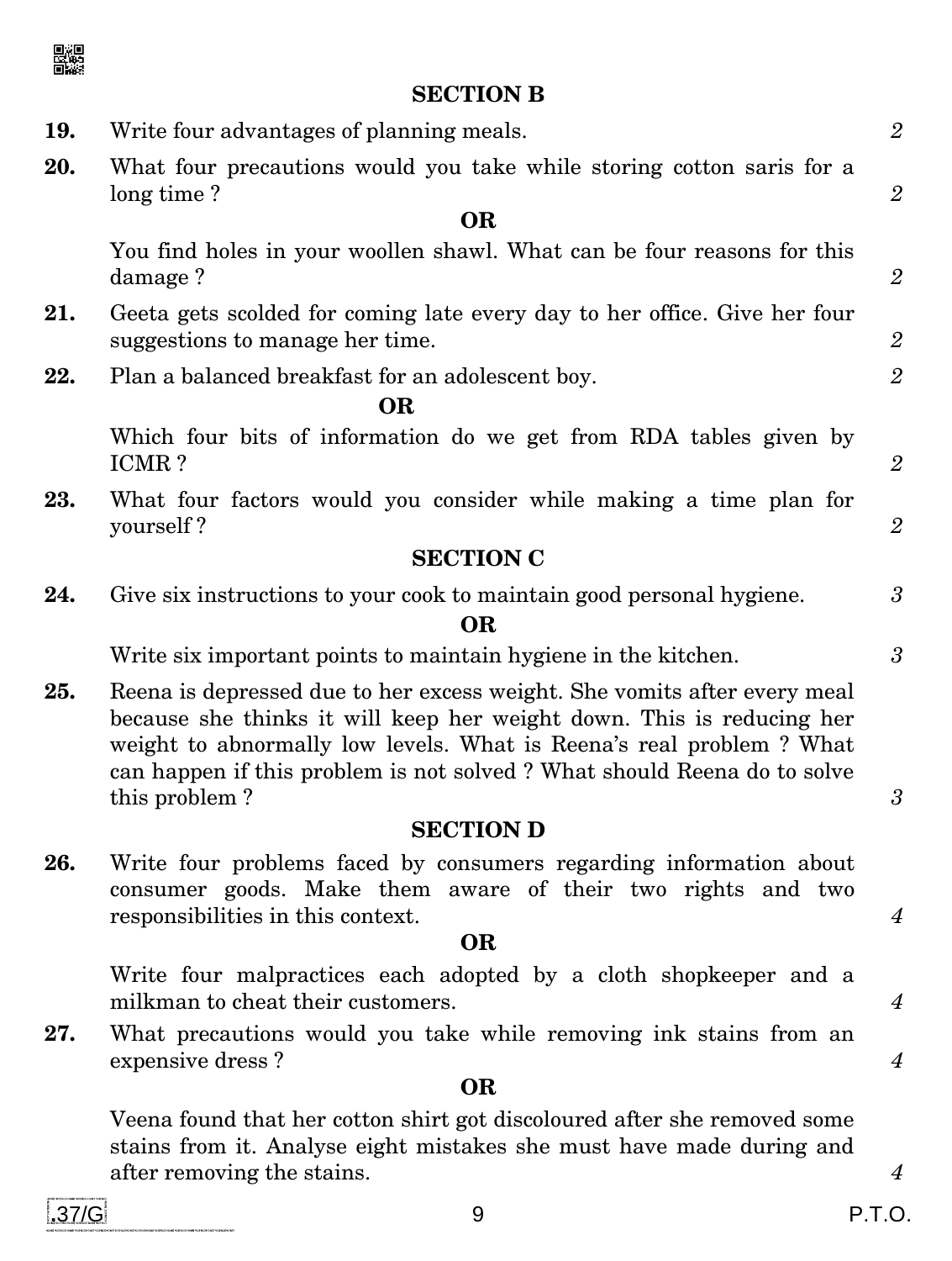▓

28.

 $.37/G$ 

घर की सफाई करते समय सुधा बहत थकान का अनुभव करती है। उसे ऐसा होने के चार कारण बताइए तथा समस्या से निदान पाने के लिए चार सझाव भी दीजिए।

"मिलावटी भोजन" को परिभाषित कीजिए । आर्जीमोन की मिलावट किन तीन खाद्य पदार्थों में 29. पाई जा सकती है ? इसका सेवन करने से हमारे स्वास्थ्य पर क्या चार कृप्रभाव पडते हैं ?

#### ਸ਼ਬਾਰ ਦ

आपकी बहन अपने सिले-सिलाए रेशमी ब्लाऊज के गले, प्लैकिट, सीवन (Seam), ब्लाऊज 30. की बाँहों व नीचे का मोड एवं अस्तर (Lining) से संतुष्ट नहीं है। उसकी असंतुष्टता के दो-दो कारण दीजिए ।

#### अथवा

सिले-सिलाए वस्त्रों के लिए प्रयोग किया गया कपड़ा, डिज़ाइन, आरामदेह, सुगम देखरेख एवं कटाई सुनिश्चित करने के लिए आप किन दो-दो बातों का ध्यान रखेंगे ?

- गुरदीप सिंह रिक्शा चलाता है । वह अपने दो बच्चों के साथ पंजाब में रहता है । उसके परिवार 31. की आहार योजना को प्रभावित करने वाले किन्हीं पाँच कारकों को समझाइए ।
- पाँच हजार का भुगतान करने के पश्चात् भी आपके दोस्त का टेलीफोन ठीक नहीं हआ । 32. संतोषजनक टेलीफोन की सेवाएँ न मिलने के कारण आपका दोस्त उपभोक्ता न्यायालय में शिकायत दर्ज करना चाहता है। उसके निम्नलिखित सवालों का उत्तर दीजिए।
	- उसकी शिकायत दर्ज करने की समय सीमा क्या है ?  $(a)$
	- शिकायत कहाँ दर्ज करें ?  $(h)$
	- शिकायत के साथ कौन-से चार कागज़ात लगाने हैं ?  $\epsilon$
	- मामले का निपटान कब तक होगा ?  $(d)$
	- उसे किस तरह की राहत उपलब्ध हो सकती है ?  $(e)$
- रोनिका एवं रोहित जुड़वाँ भाई-बहन हैं । उनके शारीरिक विकास में समानताएँ एवं अंतर की 33. तुलना कीजिए ।

#### अथवा

अपने दादाजी की भौतिक एवं मनोरंजन सम्बन्धी आवश्यकताओं की पूर्ति करने के लिए पाँच-पाँच सुझाव दीजिए ।

10

5

 $\overline{5}$ 

 $\boldsymbol{\varLambda}$ 

 $\overline{4}$ 

5

5

 $\overline{5}$ 

 $\overline{5}$